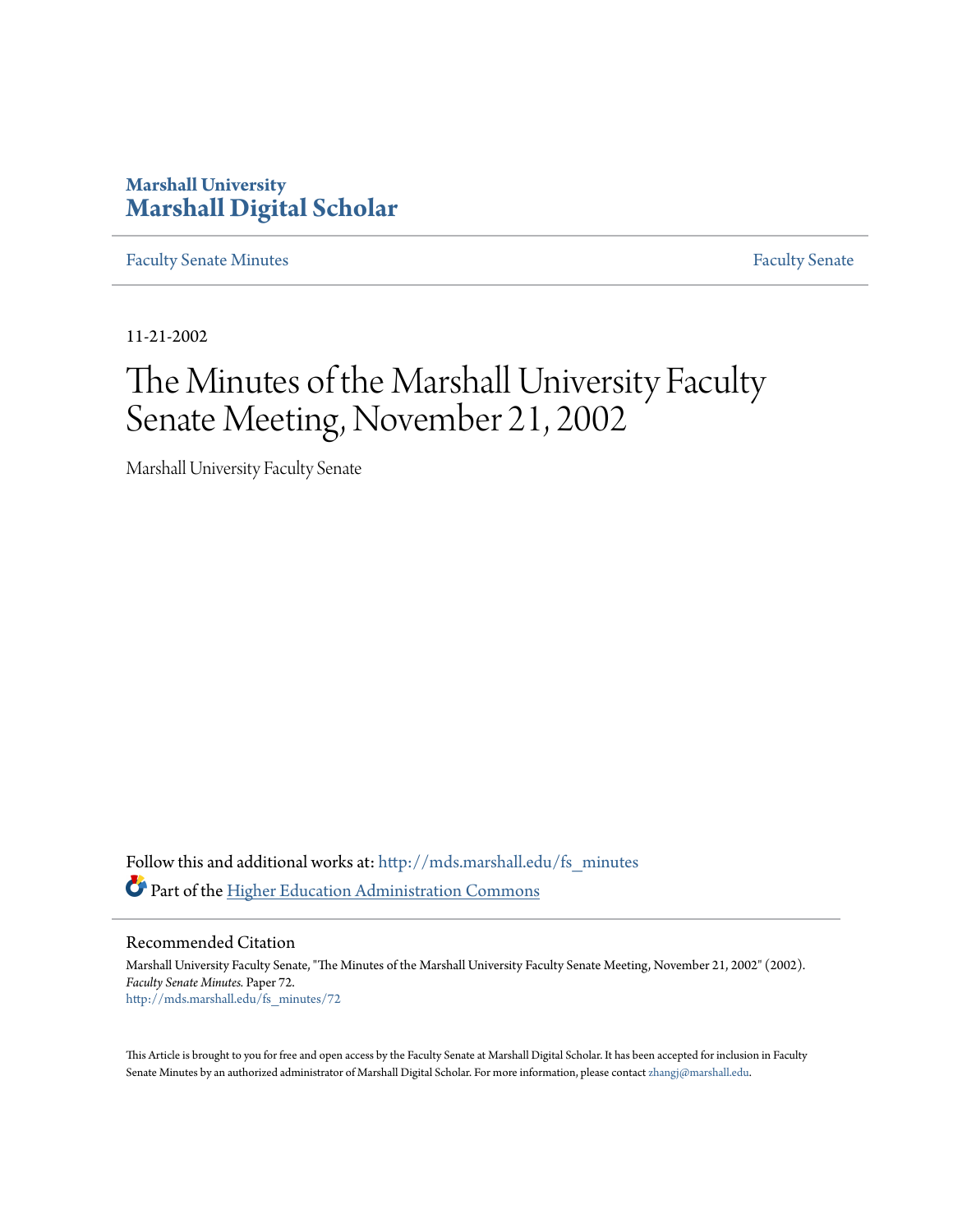#### **THE MINUTES OF THE MARSHALL UNIVERSITY FACULTY SENATE MEETING HELD ON THURSDAY, NOVEMBER 21, 2002, AT 4:00 P.M. IN THE ALUMNI LOUNGE OF THE MEMORIAL STUDENT CENTER**

**MEMBERS PRESENT**: Kurt Olmosk, Purnendu Mandal, Glenda Lowry, Sissy Isaacs, Clara Reese, James Sottile, Jr. (President), Roxane Dufrene, Melisa Reed, Elaine Baker, Pam Mulder, Stephen Haas, Cheryl Brown, Ray Rappold, Chuck Bailey, Dan Hollis, Larry Stickler (Vice-President), Stan Sporny, Mike Murphy, Joan St. Germain, Matt Carlton, Seth Bush, Jeff May, Clayton Brooks (Secretary), Ashok Vaseashta, Karen Mitchell, Bruce Brown, Sandra Marra, Karen McNealy, Wendy Moorhead, Judith Arnold, Donna Donathan, Scott Simonton, Blake Sypher, Robert Williams, Kenneth Guyer, David Chaffin, Rudy Wang, Charles Clements, Isabel Pino, and Vernon Reichenbecher.

**MEMBERS ABSENT**: Blaker Bolling, Kellie Bean, Karl Winton, Richard Garnett, Jerry Jones, Fred Pauley, Chuck Somerville, Rebecca Appleton, Denise Landry, Beverly Delidow, and Mike Gibbs.

**PARLIAMENTARIAN:** Dallas Brozik present.

**GUESTS**: Frances Hensley, Carl Johnson, Barbara Tarter, Elizabeth Lee, Eldon Larsen, Lynne Welch, Tony Williams, Michael McGuffey, Marshall Onofrio, Hal Shaver, Barbara Winters, Kris Parker, and Steve Hensley.

Faculty Senate President Sottile called the meeting to order at approximately 4:05 p.m.

#### **1. APPROVAL OF MINUTES:**

There was a quorum. Minutes of the October 24, 2002 meeting were approved as read.

#### **2. ANNOUNCEMENTS:**

- A. Reminder that Senators should sit around the table, others should sit at the chairs or oval table provided.
- B. Moved, seconded and approved for Clayton Brooks to serve as the Secretary for the Faculty Senate.
- C. Announced that the next Faculty Senate meeting will be on Thursday, December 12, 2002 beginning at 4:00 p.m. in the MSC Alumni Lounge to accommodate for the holiday break.
- D. Announced that the next Executive Committee meeting will be on Monday, December 2, 2002 beginning at 12:00 p.m. in the MSC John Spotts Room to accommodate for the holiday break.
- E. Announced that Clara Reese, ATE, will serve as the Senate representative to the Reynolds/Pickens-Queen Committee.
- F. Thank you to Jessica Taylor of the Criminal Justice Department for coordinating the faculty sponsored Red Cross blood drive.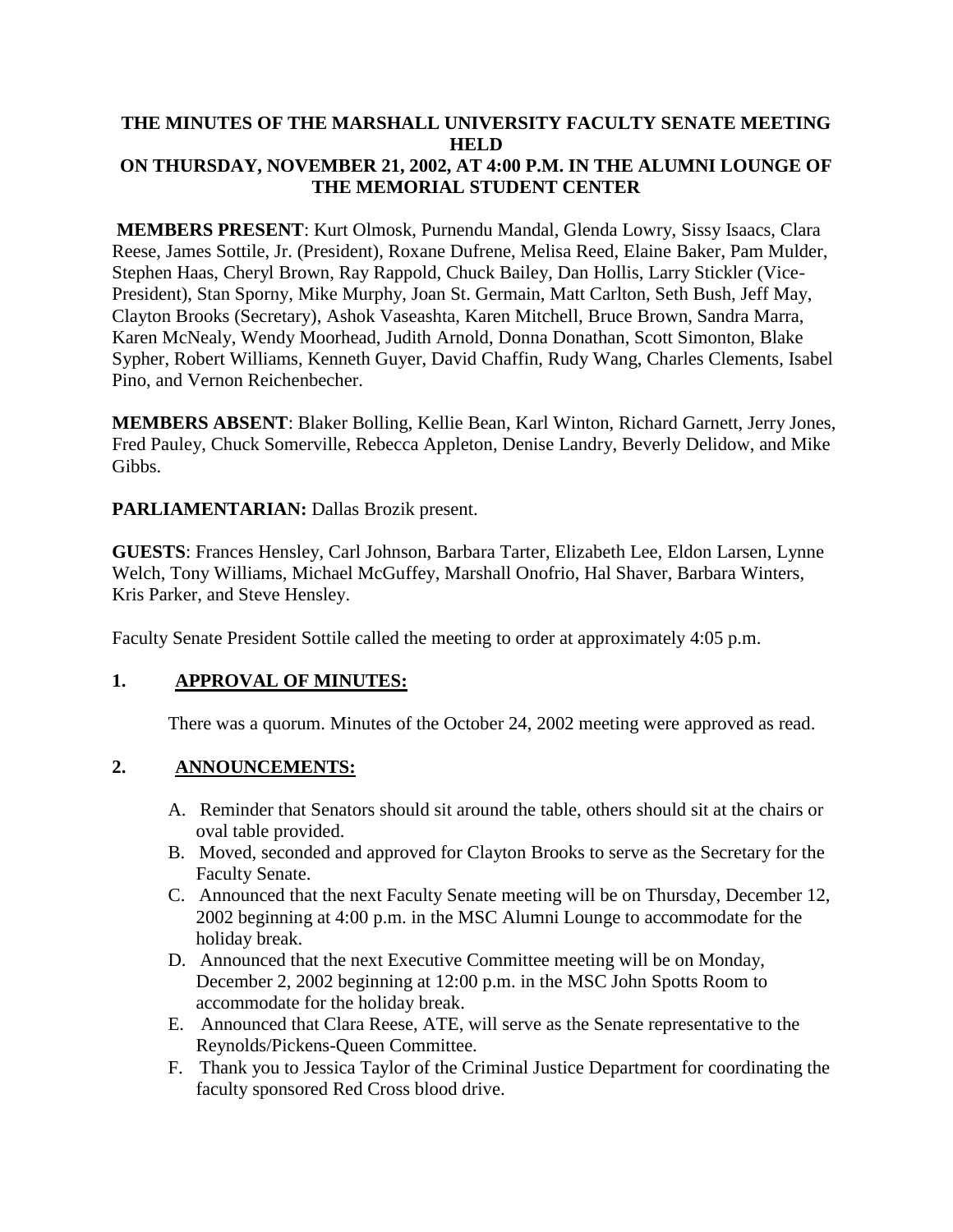- G. Discussed with Senate to prioritize faculty feedback 1) funding for faculty salaries/resources; 2) opinion that we have strayed from the fundamental mission of the university; 3) updating physical facilities/classroom equipment; 4) ways to have a greater legislative impact; and 5) development of a workload/research policy. **Dr. Sottile is to take the list to the Executive Committee to have it prioritized and to develop a plan of action.**
- H. Announced that the president has approved the following recommendations: **SR-02- 03-(4) 34 LA**: Recommends that the Faculty Senate ask the University President, Dr. Dan Angel, and the Marshall University Board of Governors to exercise all available resources and connections with the Legislature and Governor's office to mitigate any potential budgetary reductions in higher education. **SR-02-03-(5) 35 EC**: Recommends that the Faculty Senate, the University President, and the Marshall University Board of Governors support an enhancement legislation on SB653 which re-

instates the voting memberships on the WV Higher Education Policy Commission for faculty, classified staff employees, and students. **SR-02-03-(8) 38 BAPC:** Recommends that the University adopt the attached Academic Calendar 2003 – 2004 and the Academic Calendar 2004 – 2005. **SR-02-03-(9) 39 BAPC**: Recommends a revision to the late registration policy as proposed by the Deans Council. The revised policy would read as follows: "Beginning in Fall 2003, late registration for oncampus, undergraduate students will be limited to the first three days of each regular semester. Schedule adjustment for enrolled students will continue to be held during the first week of each regular semester."

- I. Provided update on the purchase of electronic voting software which will be connected to the Banner System. A trial run of the software was planned for later in December 2002.
- J. Announced that proxy votes or substitutions for standing committee and senate members are not allowed. In order for any motion to move forward in any standing committee there must be a quorum. If a member of a standing committee misses more than three meetings they must be removed from the committee.

## **3. REPORT OF THE UNIVERSITY PRESIDENT:**

Dr. Angel stated there were four items he wished to discuss. First, that yesterday was Senator Robert C. Byrd's  $85<sup>th</sup>$  birthday. Second, he is pleased with the number of faculty and staff registered for the grant writing program. Third, he is very happy with the \$6 million received from the lottery revenue bonding fund. He stated that Marshall University is in support of the Kinetic Park and Pullman Square projects being undertaken by the City of Huntington as these are relevant to the economy for the next 15 to 20 years. He urged everyone to read the paperback book published by the Southern Regional Growth Board entitled, "Innovation U" which describes us as moving into an era of knowledge based economy growth.

Dr. Angel stated that every state in the nation is going through economic bad times. West Virginia's deficit is over a couple hundred million and growing, and over 25 states are facing a deficit over \$1 billion this year. Each state is considering different methods – tax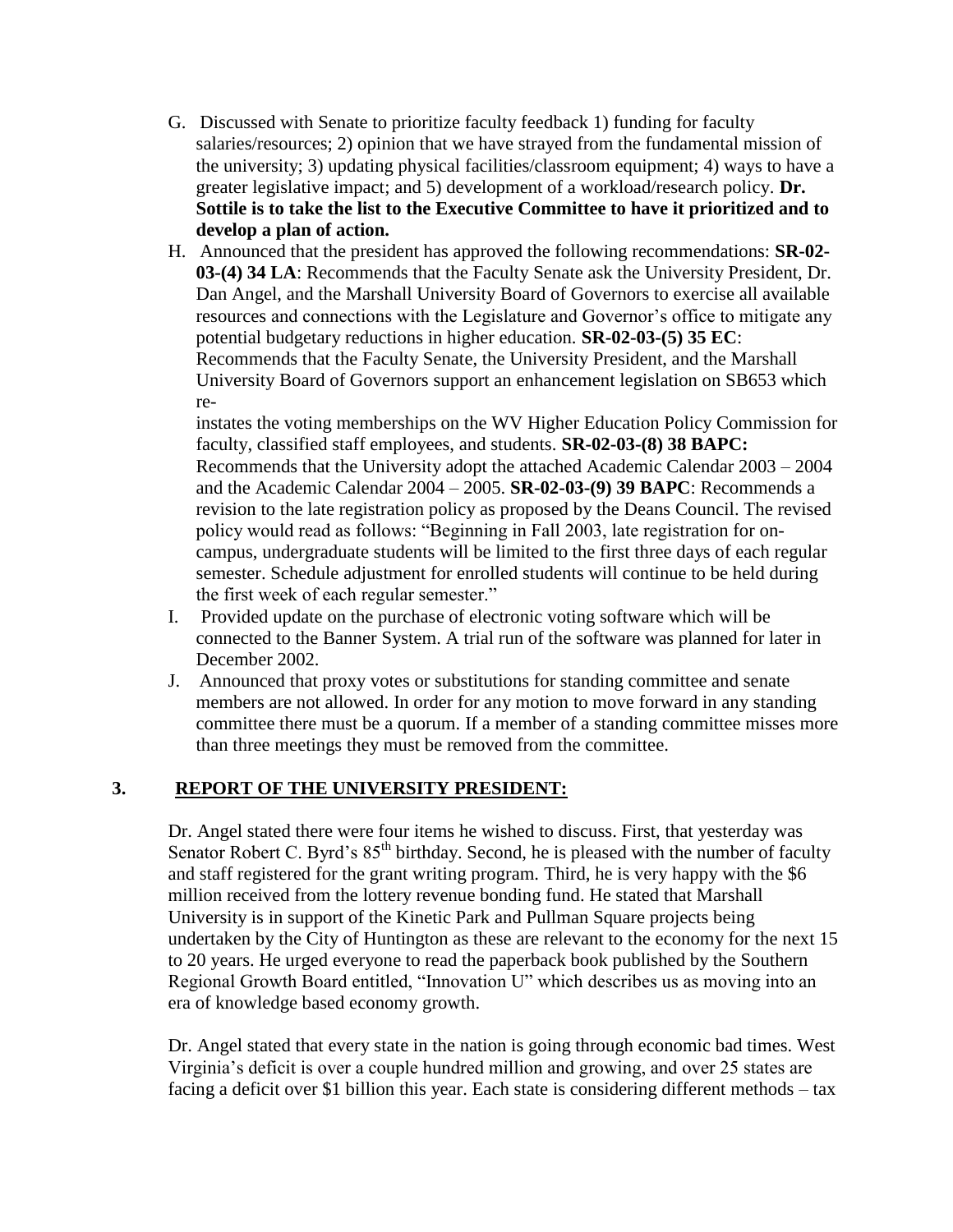increases, new taxes, tax cuts – to combat the anticipated deficit. He feels the economic stimulus package we have received will take a while to develop but we will eventually be better off because of it.

Dr. Angel then distributed a hardcopy of his state of the university address "Upping the Ante: Engagement for Public Good" (on file in Senate office) and urged everyone to become familiar with the contents as several of the items will be discussed in the next legislative session.

### **4. ACF REPORT:**

Dr. Chuck Bailey attended the November 14, 2002 meeting of the ACF in place of Dr. Ben Miller. He distributed a brochure (on file in Senate office) that lists the ACF's legislative concerns for 2003. He stated that of the four listed, the "Incremental Salary Increases Based on Years of Service" is receiving the most discussion.

He related that the ACF's proposal for evaluation of administrators is still in draft form.

He informed the Senate that, as there has been no evaluation of the program's quality, the HEPC is planning a survey (on file in Senate office) of college courses for high school students as this program is drawing students at a significant level statewide. After the survey, there may be some on-campus audits of the programs and faculty used to teach these courses.

He also related that HERF monies have been used to fund the Great Teachers Seminar with a budget of approximately \$20,000, and the Chancellor has requested an increase to \$70,000 but has not identified any new programs to justify the increase.

He reported that by 2008 the entry level ACT scores for math will be 20 for admission to a college level math course. The thought is that this score will relate to students having skills to do "C" work.

#### **5. BOARD OF GOVERNOR'S REPORT:**

Dr. Onofrio reported that the BOG met November 13, 2002 and discussed the following – topping out of the dorm complex, which is one month from completion; received and reviewed the 2001-2002 audit report; they continue to investigate bond re-issuing and debt reallocation; there was a presentation from the College of Education; and that at each meeting they continue the transitional work of transferring tasks of the policy bulletins from the HEPC to the BOG. Their goal is to develop a clear statement of duties and responsibilities.

He also reported that the Budget Reduction Task Force had its last meeting today where the members reviewed a draft of their report that will be presented to Dr. Angel. Their report, with suggested time-lines, includes 3- 6- 10% budget reductions affecting the